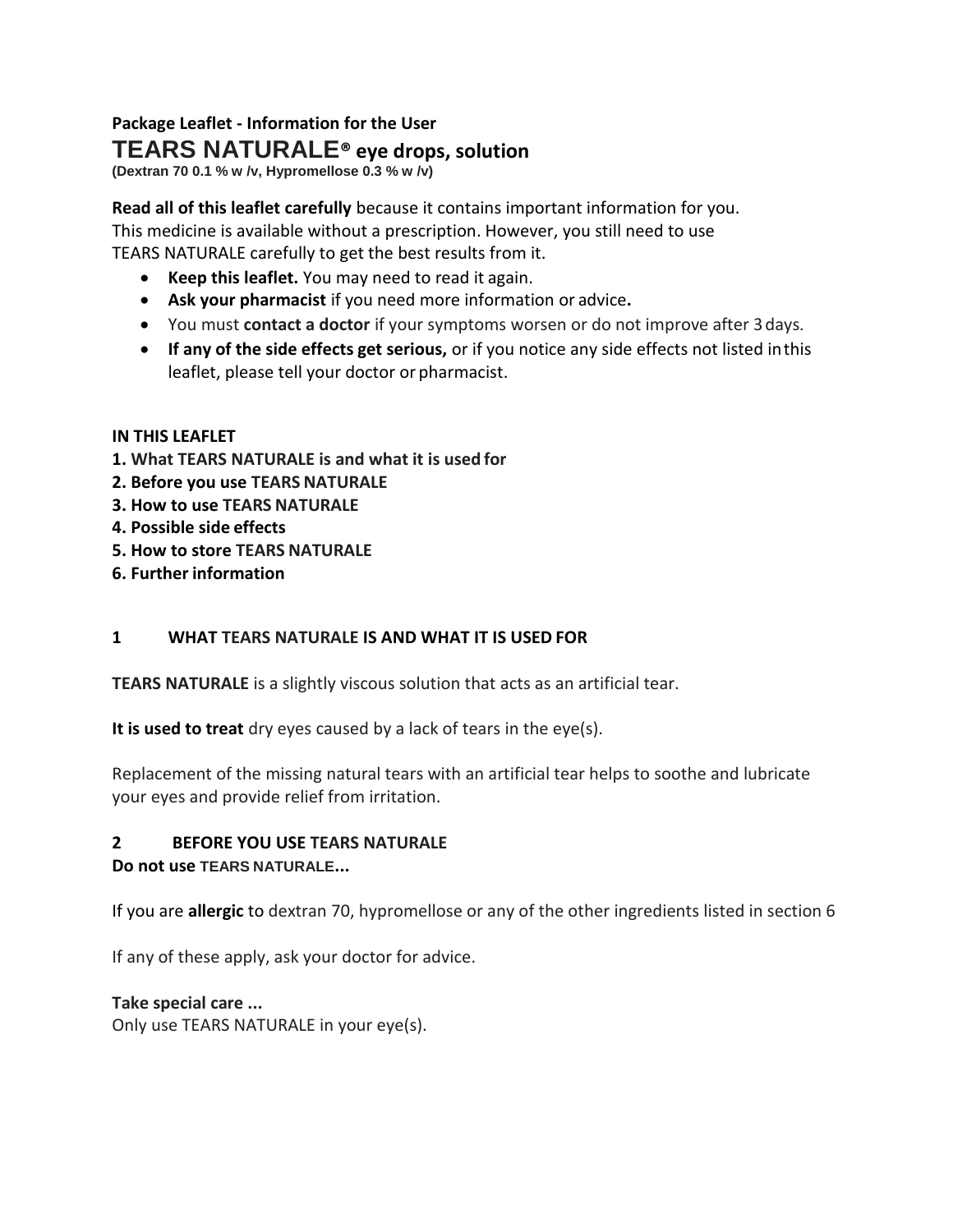You should stop using the product and should consult a doctor if any of the following occur:

- You experience headache, eye pain, vision changes, irritation of the eyes, persistent redness
- Your eye condition gets worse
- Your eye symptoms persist for more than 3 days.

**This medicine is available without a prescription.** However, you still need to use TEARS NATURALE carefully to get the best results from it.

#### **Pregnancy and breast-feeding**

If you are pregnant or might get pregnant, or if you are breast-feeding a baby, **talk to your doctor** before you use TEARS NATURALE.

TEARS NATURALE **can be** used during pregnancy or breast-feeding.

#### **Driving and using machines**

You may experience blurred vision after using TEARS NATURALE. **Do not drive or use any machines unless your vision is clear.**

#### **Using other medicines**

**Tell your doctor or pharmacist** if you are taking or have recently taken any other medicines, including medicines obtained without a prescription.

**If you are using more than one type of eye medicine,** the medicines must be used at least 5 minutes apart. Eye ointments should be used last.

# **Important information if you wear Contact Lenses**

**Do not use** the drops while wearing **contact lenses.** Wait at least 15 minutes after use before putting your lenses back in. There is a preservative in TEARS NATURALE (benzalkonium chloride) that can cause eye irritation and is also known to discolour soft contact lenses.

# **3 HOW TO USE TEARS NATURALE**

#### **The usual dose**

The usual dose is 1 or 2 drops in your eye (s) as often as you require to relieve the irritation.

**Remove the loose collar** from the cap when the bottle is first opened.

Always use TEARS NATURALE exactly as recommended. You should check with your doctor or pharmacist if you are not sure.

Only use TEARS NATURALE for dropping in your eye(s).

Do not use TEARS NATURALE if solution becomes cloudy or changes colour.

Continued over >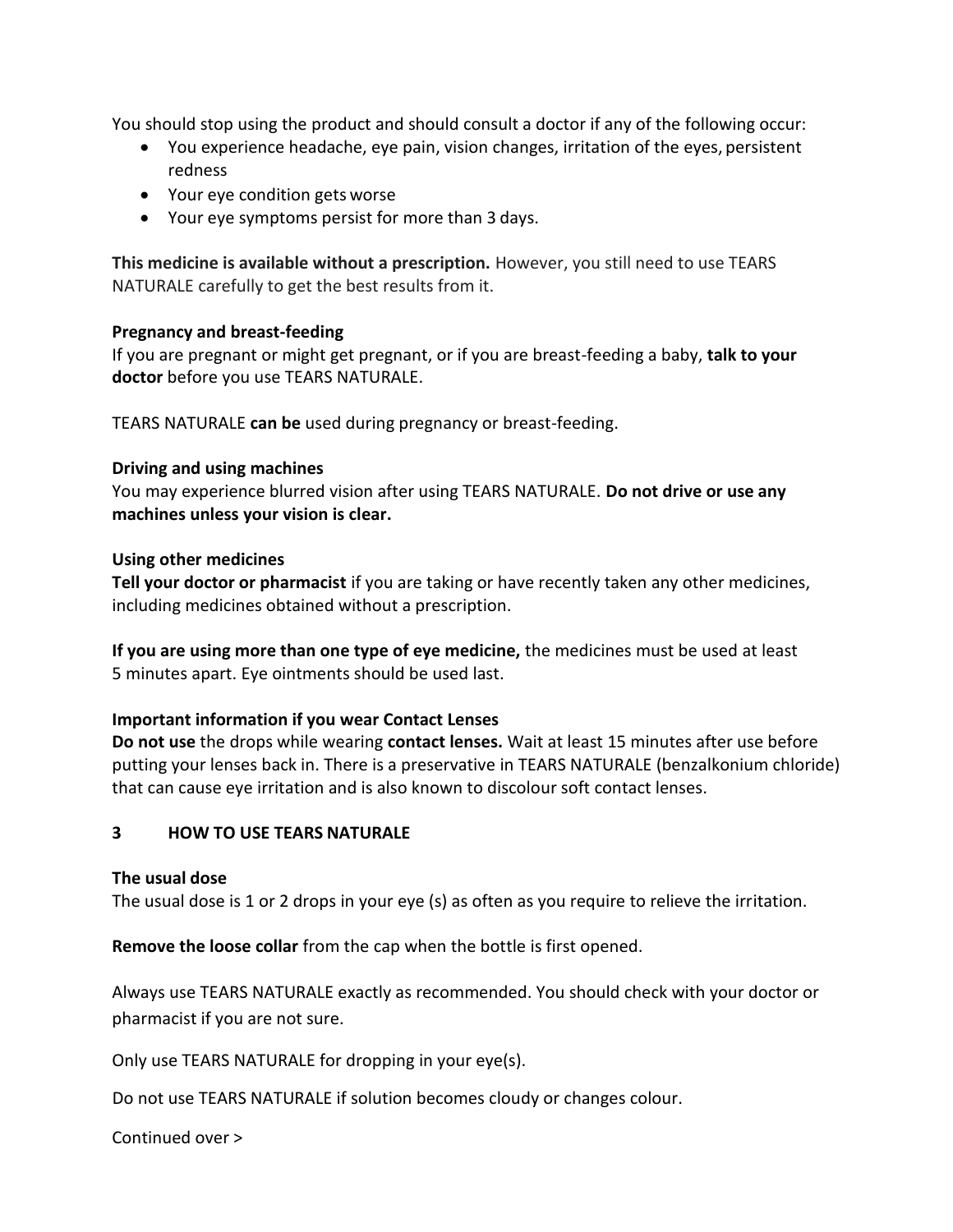#### **HOW TO USE TEARS NATURALE** *(continued)*

#### **How to use**

- Wash your hands before you start.
- Twist off the bottle cap.
- Hold the bottle pointing down, between your thumb and fingers.
- Tilt your head back.
- Pull down your lower eyelid with a finger, until there is a 'pocket' between the eyelid and your eye. The drop will go in here (picture 1).
- Bring the bottle tip close to the eye. Do this in front of a mirror if ithelps.
- **Do not touch your eye or eyelid**, surrounding areas or other surfaces with the dropper. It could infect the drops.
- **Gently press on the base** of the bottle to release one drop at a time (picture 2).
- **Do not squeeze the bottle**, only a gentle press on the bottom isneeded.
- If you use drops in both eyes, repeat the steps for your other eye. Put the bottle cap firmly back on immediately after use.
- **If a drop misses your eye,** try again.
- **If you use more TEARS NATURALE than you should** do not worry as it will not causeyou any harm. If necessary TEARS NATURALE can be washed out of your eye with warm water. Do not put in any more drops until it is time for your next regular dose.
- If you swallow TEARS NATURALE do not worry, it will not harm you.
- If you forget to use TEARS NATURALE, continue with the next dose as planned. Donot use a double dose to make up.

**If you have any further questions** on the use of TEARS NATURALE, ask your doctor or pharmacist.

# **4 POSSIBLE SIDE EFFECTS**

Like all medicines, TEARS NATURALE can cause side effects, although not everybody gets them.

**You may experience some or all of the following effects in your eye(s) :**

Very common (affects more than 1 user in 10): blurred vision

Common *(affects 1 to 10 users in 100)*: dryness, discomfort, abnormal sensation, feeling of something in the eye, eyelid problem

Uncommon (affects 1 to 10 users in 1,000) : sensitivity to light, decreased sensation, itching, irritation, redness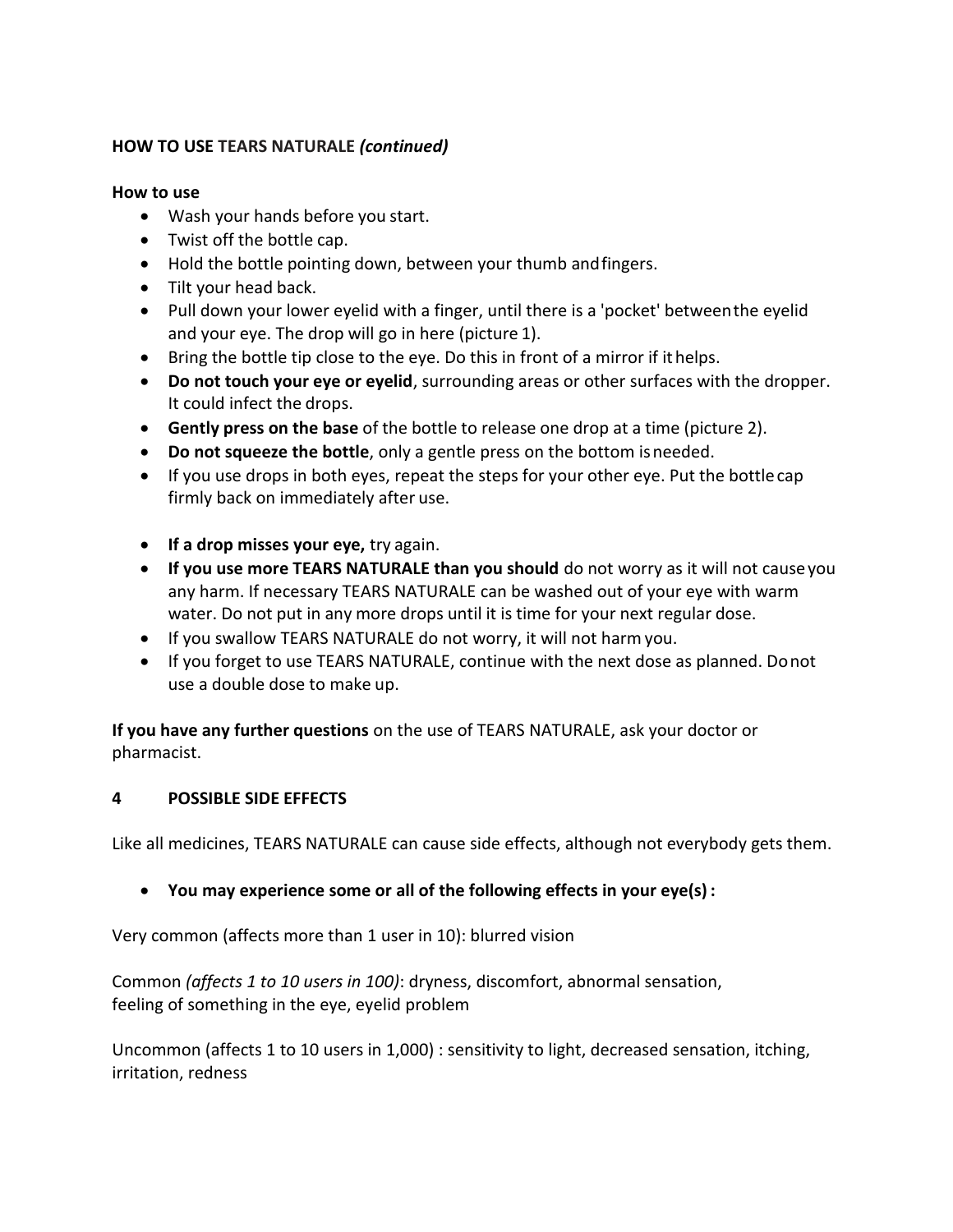Not known (cannot be estimated from the available data): pain, swelling, discharge, eyelid redness or crusting, increased tear production

# **• You may also experience effects in other areas of your body including :**

*Uncommon:* headache, discomfort (skin)

*Not known:* allergy

# **Reporting of side effects**

If you get any side effects, talk to your doctor, pharmacist or nurse. This includes any possible side effects not listed in this leaflet. You can also report side effects directly via HPRA Pharmacovigilance, Earlsfort Terrace, IRL - Dublin 2 Tel : +353 1 6764971 Fax : +353 1 6762517 Website : [www.hpra.ie](http://www.hpra.ie/) Email: [medsafety@hpra.ie](mailto:medsafety@hpra.ie)

By reporting side effects you can help provide more information on the safety of this medicine.

# **5 HOW TO STORE TEARS NATURALE**

- Keep out of the reach and sight of children.
- Do not refrigerate or store above 25 °C.
- Keep the bottle tightly closed.
- Do not use the drops after the expiry date (marked 'Exp') on the bottle and thecarton. The expiry date refers to the last day of that month.
- **Stop using the bottle 4 weeks after first opening,** to preventinfections.
- Medicines should not be disposed of via waste water or household waste. Ask your pharmacist how to dispose of medicines no longer required. These measures will help to protect the environment.

# **6 FURTHER INFORMATION**

# **What TEARS NATURALE contains**

- The active substances are dextran 70 0.1 %  $w/v$  and hypromellose 0.3 %  $w/v$ .
- The other ingredients are disodium edetate, sodium chloride, potassium chloride, benzalkonium chloride, hydrochloric acid and/or sodium hydroxide (to adjust pH) and purified water.

# **What TEARS NATURALE looks like and contents of the pack**

TEARS NATURALE is a clear, colourless liquid supplied in a pack containing a 15 ml plastic bottle with a screw cap.